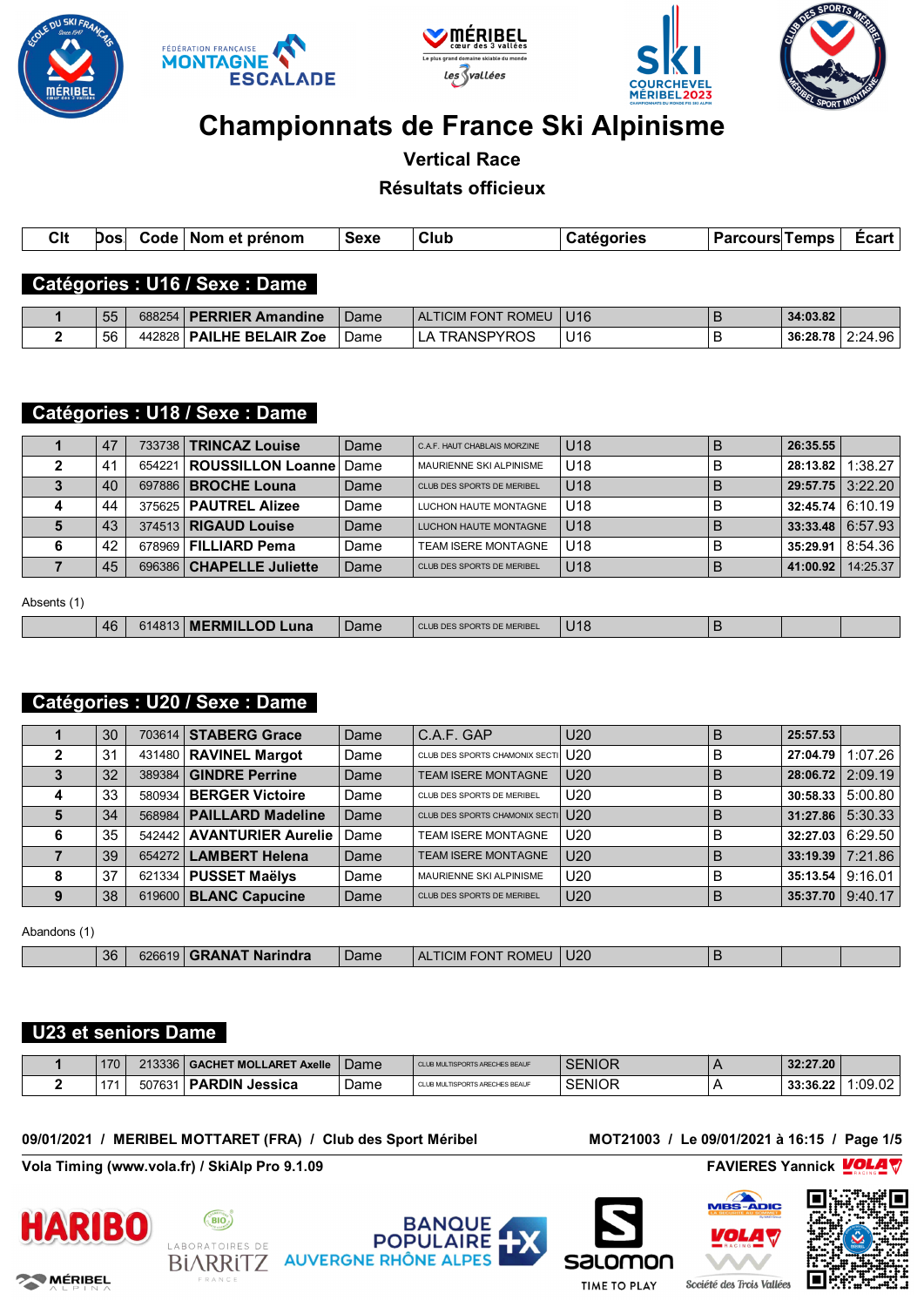









| Clt | Dosl | Code   | Nom et prénom                    | Sexe | <b>Club</b>                    | <b>Catégories</b> | <b>Parcours Temps</b> |          | Écart    |
|-----|------|--------|----------------------------------|------|--------------------------------|-------------------|-----------------------|----------|----------|
|     |      |        |                                  |      |                                |                   |                       |          |          |
| 3   | 172  | 84503  | <b>DEPLANCHE Laura</b>           | Dame | <b>MAURIENNE SKI ALPINISME</b> | <b>SENIOR</b>     | A                     | 33:44.01 | 1:16.81  |
| 4   | 178  | 113468 | <b>BONNEL Candice</b>            | Dame | <b>MAURIENNE SKI ALPINISME</b> | <b>SENIOR</b>     | Α                     | 33:49.27 | 1:22.07  |
| 5   | 177  | 534086 | <b>PERILLAT PESSEY Celia</b>     | Dame | CLUB DES SPORTS LA CLUSAZ      | <b>SENIOR</b>     | A                     | 34:24.06 | 1:56.86  |
| 6   | 174  | 582873 | <b>JAGERCIKOVA Marianna</b>      | Dame | C.A.F. GAP                     | <b>SENIOR</b>     | A                     | 35:24.66 | 2:57.46  |
| 7   | 194  | 311592 | <b>PONCET Elise</b>              | Dame | PRAZ- DE-LYS SOMMAND SKI-ALPIN | <b>SENIOR</b>     | A                     | 35:40.70 | 3:13.50  |
| 8   | 176  | 464067 | <b>BONNEL Lorna</b>              | Dame | <b>MAURIENNE SKI ALPINISME</b> | <b>SENIOR</b>     | A                     | 36:00.49 | 3:33.29  |
| 9   | 195  | 26709  | <b>FAVRE Corinne</b>             | Dame | CLUB DES SPORTS DE MERIBEL     | <b>VETERAN</b>    | A                     | 37:42.00 | 5:14.80  |
| 10  | 179  | 445822 | <b>POLLET VILLARD Marie</b>      | Dame | CLUB DES SPORTS LA CLUSAZ      | U <sub>23</sub>   | A                     | 37:42.73 | 5:15.53  |
| 11  | 190  | 463888 | <b>RENOTON Laurie</b>            | Dame | <b>BAUGES MONTAGNE SPORTS</b>  | <b>SENIOR</b>     | A                     | 38:29.63 | 6:02.43  |
| 12  | 181  | 483005 | <b>IRATZOQUY Marie Charlotte</b> | Dame | CLUB DES SPORTS DE MERIBEL     | U23               | A                     | 38:37.38 | 6:10.18  |
| 13  | 173  | 422332 | <b>MATTANA Mallaurie</b>         | Dame | TEAM ECRINS HAUTES ALPES       | U <sub>23</sub>   | A                     | 39:09.58 | 6:42.38  |
| 14  | 196  | 23937  | <b>LATHURAZ Véronique</b>        | Dame | CLUB DES SPORTS DE MERIBEL     | <b>VETERAN</b>    | A                     | 40:25.01 | 7:57.81  |
| 15  | 191  | 730642 | <b>GAIDET Pauline</b>            | Dame | CLUB DES SPORTS DE MERIBEL     | <b>SENIOR</b>     | A                     | 42:14.27 | 9:47.07  |
| 16  | 182  | 514376 | <b>DAVID Clémence</b>            | Dame | CLUB DES SPORTS DE MERIBEL     | U <sub>23</sub>   | A                     | 42:32.15 | 10:04.95 |
| 17  | 192  | 699200 | <b>GARRIGA I FERRER Julia</b>    | Dame | <b>TEAM ISERE MONTAGNE</b>     | <b>SENIOR</b>     | A                     | 43:02.46 | 10:35.26 |
| 18  | 193  | 723060 | <b>NADOULEK Daphné</b>           | Dame | BELLES GRIMPES EN BELLEDONNE   | <b>SENIOR</b>     | A                     | 43:43.43 | 11:16.23 |

#### Abandons (1)

| 175 | 8598<br>:סור | ∠milv | - - - -<br>Dame | <b>S BEAUF</b> | <b>SENIOR</b><br>_________ |  |  |
|-----|--------------|-------|-----------------|----------------|----------------------------|--|--|
|     |              |       |                 |                |                            |  |  |

# **Catégories : VETERAN / Sexe : Dame**

| 195 | 26709 | <b>FAVRE</b><br>Corinne  | Dame | CLUB DES SPORTS DE MERIBEL | <b>VETERAN</b> | 37:42.00 |                               |
|-----|-------|--------------------------|------|----------------------------|----------------|----------|-------------------------------|
| 196 | 23937 | <b>*THURAZ Véronique</b> | Dame | CLUB DES SPORTS DE MERIBEL | <b>VETERAN</b> | 40:25.01 | 2.42<br>$^{\circ}$<br>2.40.UI |

# **Catégories : U16 / Sexe : Homme**

| 53 | 668182   PALMITJAVILA Max    | Homme | ALTICIM FONT ROMEU   U16    |                 | 26:21.01 |                           |
|----|------------------------------|-------|-----------------------------|-----------------|----------|---------------------------|
| 50 | 725981 COGNAUD Edgar         | Homme | CLUB DES SPORTS DE VALMOREL | U <sub>16</sub> | 27:15.36 | 54.35                     |
| 54 | 595807   <b>VIDAL Dorvan</b> | Homme | ALTICIM FONT ROMEU   U16    |                 |          | 27:39.10 1:18.09          |
| 52 | 604302   MASSON Drice        | Homme | ALTICIM FONT ROMEU   U16    |                 |          | <b>S0:38.30 4:17.29  </b> |
| 51 | 613448   GUERIN Max          | Homme | <b>TEAM ISERE MONTAGNE</b>  | U16             |          | 33:32.17   7:11.16        |

#### **Catégories : U18 / Sexe : Homme**

|  | 626613 OLM Oriol         | ⊥Homme  | ALTICIM FONT ROMEU   U18  |                 |   | 22:43.44 |         |
|--|--------------------------|---------|---------------------------|-----------------|---|----------|---------|
|  | 614966   ANSELMET Jeremy | Homme   | I MAURIENNE SKI ALPINISME | U18             | D | 23:39.78 | 56.34   |
|  | $614533$ FERREOL Pierre  | l Homme | MAURIENNE SKI ALPINISME   | U <sub>18</sub> |   | 23:58.90 | 1:15.46 |
|  | 396261   RAYBAUD Jules   | Homme   | TEAM ISERE MONTAGNE       | U18             | D | 24:12.30 | 1:28.86 |

#### **09/01/2021 / MERIBEL MOTTARET (FRA) / Club des Sport Méribel MOT21003 / Le 09/01/2021 à 16:15 / Page 2/5**

**Vola Timing (www.vola.fr) / SkiAlp Pro 9.1.09 FAVIERES Yannick** ■ FAVIERES Yannick



**22 MÉRIBEL** 











**TIME TO PLAY**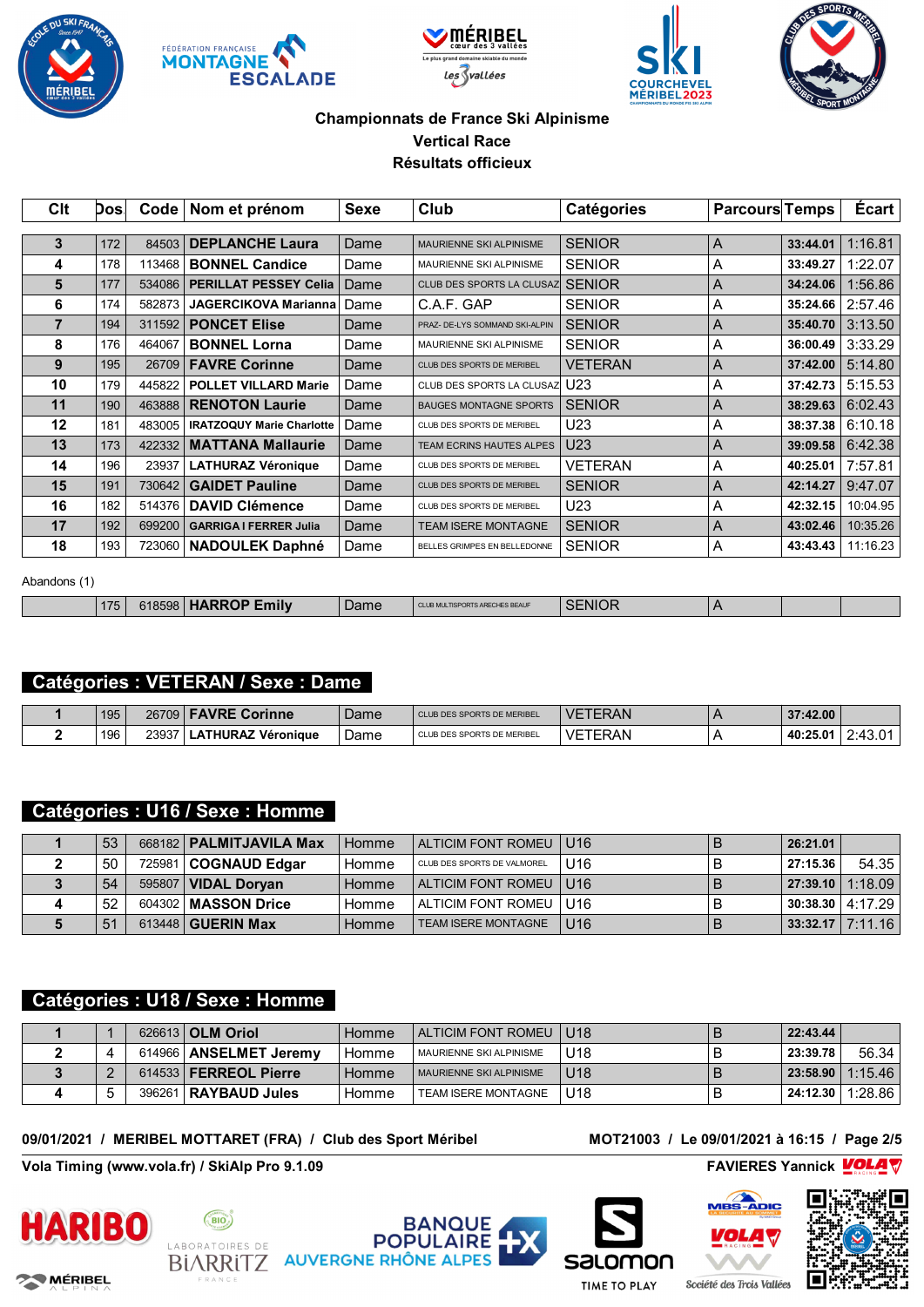









| C <sub>it</sub> | Dosl | Code <sub>1</sub> | Nom et prénom                | <b>Sexe</b> | Club                           | Catégories      | <b>Parcours Temps</b> |          | Écart   |
|-----------------|------|-------------------|------------------------------|-------------|--------------------------------|-----------------|-----------------------|----------|---------|
| 5               | 6    | 621142            | <b>PERSIN Antoine</b>        | Homme       | C.A.F. HAUT CHABLAIS MORZINE   | U18             | B                     | 24:26.83 | 1:43.39 |
| 6               | 7    | 606036            | <b>BENEZET Meire</b>         | Homme       | <b>ALTICIM FONT ROMEU</b>      | U18             | В                     | 24:27.42 | 1:43.98 |
| 7               | 9    | 618954            | <b>DAVID Maxime</b>          |             | CLUB DES SPORTS DE MERIBEL     | U <sub>18</sub> | B                     | 25:34.73 | 2:51.29 |
|                 |      |                   |                              | Homme       |                                |                 |                       |          |         |
| 8               | 16   | 581957            | <b>TEYPAZ Lilian</b>         | Homme       | PRAZ- DE-LYS SOMMAND SKI-ALPIN | U18             | B                     | 25:50.80 | 3:07.36 |
| 9               | 17   | 619570            | <b>BRUN Maël</b>             | Homme       | <b>TEAM ALPI MERCANTOUR</b>    | U18             | B                     | 25:57.95 | 3:14.51 |
| 10              | 13   | 654390            | <b>BERGER Paul Emile</b>     | Homme       | CLUB DES SPORTS DE MERIBEL     | U18             | B                     | 26:08.78 | 3:25.34 |
| 11              | 11   | 622831            | <b>LASCOUMETTES Baptiste</b> | Homme       | OLORON Ô BEARN SPORT NATURE    | U18             | B                     | 26:16.33 | 3:32.89 |
| 12              | 3    | 619366            | <b>FERRAND Gaspard</b>       | Homme       | <b>TEAM ISERE MONTAGNE</b>     | U18             | B                     | 26:18.41 | 3:34.97 |
| 13              | 15   | 343653            | <b>PAILHE BELAIR Camille</b> | Homme       | <b>LA TRANSPYROS</b>           | U18             | B                     | 26:32.35 | 3:48.91 |
| 14              | 23   | 702076            | <b>LEFORESTIER Marin</b>     | Homme       | CLUB MULTISPORTS ARECHES BEAUF | U18             | B                     | 26:41.26 | 3:57.82 |
| 15              | 10   | 307104            | <b>POLCHI Norick</b>         | Homme       | <b>TEAM ALPI MERCANTOUR</b>    | U18             | B                     | 26:53.38 | 4:09.94 |
| 16              | 21   | 703618            | <b>CROSETTI Tilman</b>       | Homme       | PRAZ- DE-LYS SOMMAND SKI-ALPIN | U18             | B                     | 26:59.95 | 4:16.51 |
| 17              | 12   | 589858            | <b>SOULAT Théo</b>           | Homme       | OLORON Ô BEARN SPORT NATURE    | U18             | B                     | 27:32.77 | 4:49.33 |
| 18              | 19   | 356190            | <b>LAHIRIGOYEN Romain</b>    | Homme       | OLORON Ô BEARN SPORT NATURE    | U18             | В                     | 27:36.02 | 4:52.58 |
| 19              | 14   | 593509            | <b>PAILLARD Alexandre</b>    | Homme       | CLUB DES SPORTS CHAMONIX SECTI | U18             | B                     | 28:08.89 | 5:25.45 |
| 20              | 8    | 550210            | <b>NOGUERAS Mathys</b>       | Homme       | AMITIE ET NATURE DE TARBES     | U <sub>18</sub> | В                     | 28:48.28 | 6:04.84 |
| 21              | 20   | 696603            | <b>RESSEGAIRE Marel</b>      | Homme       | <b>TEAM ISERE MONTAGNE</b>     | U18             | B                     | 29:32.41 | 6:48.97 |
| 22              | 18   | 619627            | <b>RAPHAEL Timéo</b>         | Homme       | <b>ALTITOY</b>                 | U18             | В                     | 29:54.37 | 7:10.93 |
| 23              | 22   | 315444            | <b>DELORE Arthur</b>         | Homme       | <b>TEAM ISERE MONTAGNE</b>     | U18             | B                     | 31:10.32 | 8:26.88 |

# **Catégories : U20 / Sexe : Homme**

| 1              | 120 | 618591 | <b>DAMEVIN Anselme</b>         | Homme | <b>MAURIENNE SKI ALPINISME</b> | U <sub>20</sub> | A | 29:24.11 |          |
|----------------|-----|--------|--------------------------------|-------|--------------------------------|-----------------|---|----------|----------|
| $\overline{2}$ | 124 | 234681 | <b>PARENT Louis</b>            | Homme | CLUB DES SPORTS CHAMONIX SECTI | U20             | Α | 29:58.35 | 34.24    |
| 3              | 126 | 577440 | <b>GARCIN Remy</b>             | Homme | <b>MONTAGNES QUEYRAS</b>       | U <sub>20</sub> | A | 30:38.64 | 1:14.53  |
| 4              | 121 | 592671 | <b>DRUELLE Vadim</b>           | Homme | C.A.F. HAUT CHABLAIS MORZINE   | U <sub>20</sub> | Α | 31:02.00 | 1:37.89  |
| 5              | 139 | 706114 | <b>PETIT Alric</b>             | Homme | CLUB DES SPORTS DE MERIBEL     | U <sub>20</sub> | A | 31:16.41 | 1:52.30  |
| 6              | 128 | 619871 | <b>DUCOURET Bazil</b>          | Homme | CLUB DES SPORTS DE MERIBEL     | U <sub>20</sub> | Α | 31:37.93 | 2:13.82  |
| $\overline{7}$ | 123 | 615436 | <b>ZIJP Quentin</b>            | Homme | <b>TEAM ISERE MONTAGNE</b>     | U <sub>20</sub> | A | 31:52.99 | 2:28.88  |
| 8              | 127 | 519725 | <b>CHESNEY Alexis</b>          | Homme | CLUB DES SPORTS CHAMONIX SECTI | U <sub>20</sub> | A | 31:58.76 | 2:34.65  |
| 9              | 125 | 615086 | <b>CANTAN Rémi</b>             | Homme | C.A.F. DU LEMAN                | U <sub>20</sub> | A | 32:08.46 | 2:44.35  |
| 10             | 122 | 501930 | <b>ROGIER Noé</b>              | Homme | HAUTE TARENTAISE MONTAGNE SPOR | U <sub>20</sub> | Α | 32:16.39 | 2:52.28  |
| 11             | 132 | 619929 | <b>CHALLAMEL Robin</b>         | Homme | CLUB DES SPORTS CHAMONIX SECTI | U <sub>20</sub> | A | 32:26.86 | 3:02.75  |
| 12             | 131 | 698530 | <b>CHAMBERS Tom</b>            | Homme | <b>BAUGES MONTAGNE SPORTS</b>  | U20             | Α | 32:42.12 | 3:18.01  |
| 13             | 130 | 600090 | <b>MASSUCCO Pierre</b>         | Homme | <b>TEAM ISERE MONTAGNE</b>     | U <sub>20</sub> | A | 32:43.50 | 3:19.39  |
| 14             | 134 | 498741 | <b>MARIETTA ALEINA Antoine</b> | Homme | <b>TEAM ISERE MONTAGNE</b>     | U20             | Α | 33:42.27 | 4:18.16  |
| 15             | 135 | 551681 | <b>MICHEL BERGER Simon</b>     | Homme | CLUB DES SPORTS CHAMONIX SECTI | U <sub>20</sub> | A | 33:55.90 | 4:31.79  |
| 16             | 133 | 398099 | <b>PELLISSIER Clement</b>      | Homme | CLUB DES SPORTS DE MERIBEL     | U <sub>20</sub> | A | 34:20.50 | 4:56.39  |
| 17             | 129 |        | 727049   RACINEUX Bastien      | Homme | PRAZ- DE-LYS SOMMAND SKI-ALPIN | U <sub>20</sub> | A | 34:27.04 | 5:02.93  |
| 18             | 140 | 734135 | <b>RACOUCHOT Henri</b>         | Homme | CLUB DES SPORTS DE MERIBEL     | U <sub>20</sub> | Α | 35:50.42 | 6:26.31  |
| 19             | 138 | 734200 | <b>MACHETTO Benoit</b>         | Homme | Licence HORS CLUB              | U <sub>20</sub> | A | 35:53.06 | 6:28.95  |
| 20             | 137 | 695791 | <b>CORTES Jan</b>              | Homme | OLORON Ô BEARN SPORT NATURE    | U20             | A | 39:39.16 | 10:15.05 |

#### **09/01/2021 / MERIBEL MOTTARET (FRA) / Club des Sport Méribel MOT21003 / Le 09/01/2021 à 16:15 / Page 3/5**

**Vola Timing (www.vola.fr) / SkiAlp Pro 9.1.09 FAVIERES Yannick VOLAT** 



**22 MÉRIBEL** 





**ADIC** 





**TIME TO PLAY** 

Société des Trois Vallées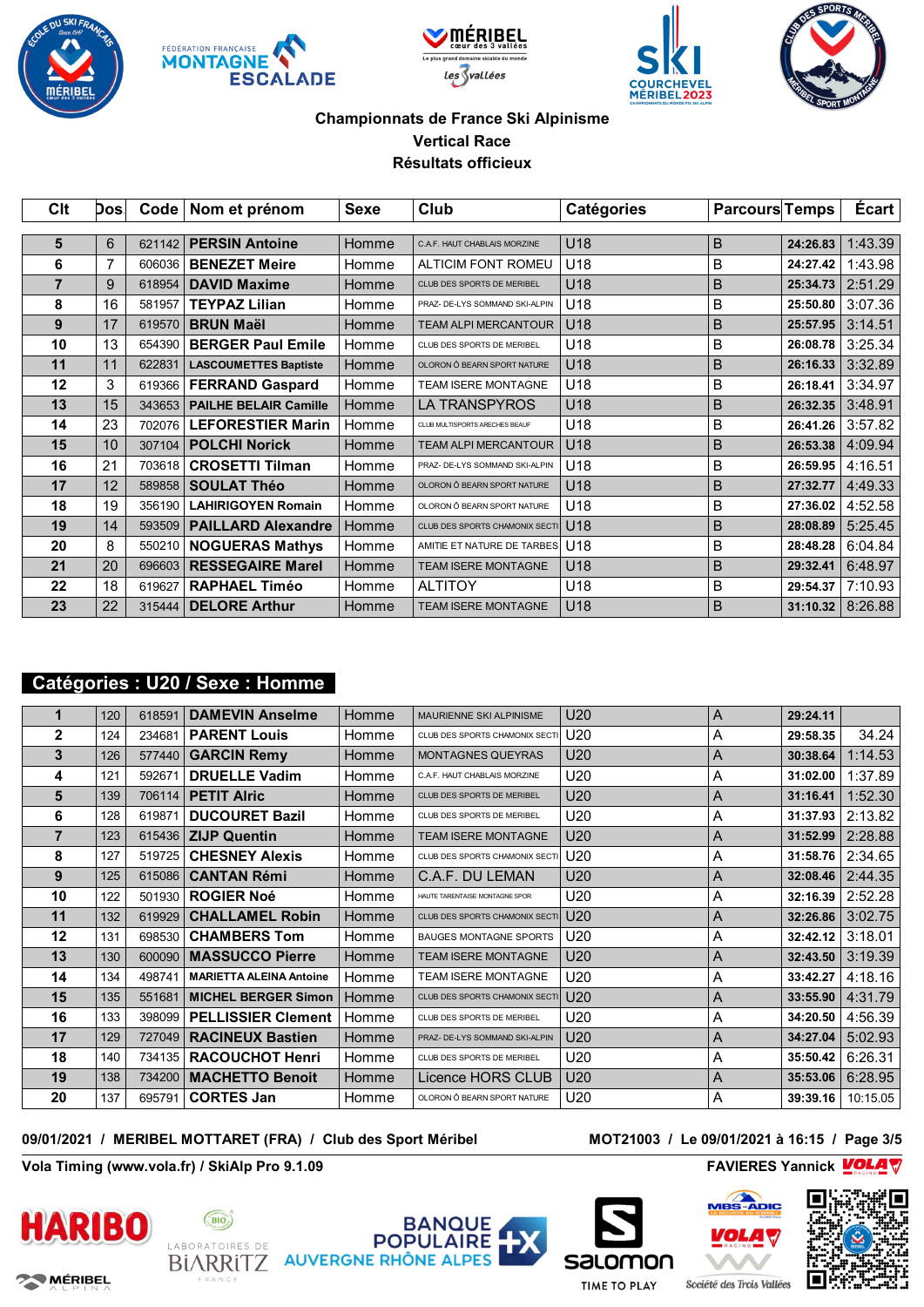









| Clt          | Dos | Code | Nom et prénom           | Sexe  | Club                     | <b>Catégories</b> | <b>Parcours</b> | ⊺emps    | Ecart    |
|--------------|-----|------|-------------------------|-------|--------------------------|-------------------|-----------------|----------|----------|
|              |     |      |                         |       |                          |                   |                 |          |          |
| $\mathbf{A}$ | 136 |      | 546953   ROUSSET Adrien | Homme | TEAM ECRINS HAUTES ALPES | U <sub>20</sub>   |                 | 42:52.48 | 13:28.37 |

# **U23 et SENIOR Homme**

| $\mathbf{1}$   | 62  | 459485 | <b>ANSELMET Thibault</b>       | Homme | MAURIENNE SKI ALPINISME          | <b>SENIOR</b>   | A              | 27:11.16 |         |
|----------------|-----|--------|--------------------------------|-------|----------------------------------|-----------------|----------------|----------|---------|
| $\overline{2}$ | 66  | 400523 | POCHAT COTTILLOUX Gedeon       | Homme | Licence HORS CLUB                | <b>SENIOR</b>   | Α              | 27:20.50 | 9.34    |
| 3              | 60  |        | 414988   EQUY Samuel           | Homme | TEAM ISERE MONTAGNE              | <b>SENIOR</b>   | A              | 27:35.73 | 24.57   |
| 4              | 68  | 280176 | <b>SEVENNEC Alexis</b>         | Homme | C.A.F. HAUT CHABLAIS MORZINE     | <b>SENIOR</b>   | Α              | 27:40.03 | 28.87   |
| 5              | 63  | 169329 | <b>BON MARDION William</b>     | Homme | CLUB MULTISPORTS ARECHES BEAUF   | <b>SENIOR</b>   | Α              | 27:42.79 | 31.63   |
| 6              | 69  | 508486 | <b>BERNAZ Julien</b>           | Homme | C.A.F. DU LEMAN                  | U23             | Α              | 28:18.56 | 1:07.40 |
| $\overline{7}$ | 61  | 468700 | <b>FAVRE Valentin</b>          | Homme | Licence HORS CLUB                | <b>SENIOR</b>   | A              | 28:24.50 | 1:13.34 |
| 8              | 70  | 284571 | <b>GUDEFIN Yann</b>            | Homme | CLUB DES SPORTS DE MERIBEL       | <b>SENIOR</b>   | A              | 28:29.16 | 1:18.00 |
| 9              | 89  | 621659 | <b>D'HAENE Francois</b>        | Homme | CLUB MULTISPORTS ARECHES BEAUF   | <b>SENIOR</b>   | A              | 28:48.35 | 1:37.19 |
| 10             | 72  | 504994 | <b>SAUTEL Florian</b>          | Homme | CLUB DES SPORTS DE VALMOREL      | <b>SENIOR</b>   | Α              | 28:59.17 | 1:48.01 |
| 11             | 78  | 454205 | <b>HUIGE Titouan</b>           | Homme | ALTICIM FONT ROMEU               | <b>SENIOR</b>   | $\overline{A}$ | 29:07.14 | 1:55.98 |
| 12             | 73  | 430727 | <b>ELLMENREICH Baptiste</b>    | Homme | CLUB DES SPORTS CHAMONIX SECTI   | U <sub>23</sub> | Α              | 29:18.81 | 2:07.65 |
| 13             | 77  | 540505 | <b>CARCEY COLLET Hugo</b>      | Homme | C.A.F. ALBERTVILLE               | U23             | A              | 29:36.74 | 2:25.58 |
| 14             | 82  |        | 610115   <b>BUCHOT Jonas</b>   | Homme | MAURIENNE SKI ALPINISME          | <b>SENIOR</b>   | Α              | 29:40.16 | 2:29.00 |
| 15             | 88  | 420641 | <b>CHAMOUX Benjamin</b>        | Homme | CLUB DES SPORTS CHAMONIX SECTI   | <b>SENIOR</b>   | A              | 30:04.63 | 2:53.47 |
| 16             | 65  | 620100 | <b>BAUJARD Johann</b>          | Homme | CLUB DES SPORTS LA CLUSAZ        | <b>SENIOR</b>   | Α              | 30:05.31 | 2:54.15 |
| 17             | 67  | 546618 | <b>MICHELON Julien</b>         | Homme | C.A.F. GAP                       | <b>SENIOR</b>   | A              | 30:09.44 | 2:58.28 |
| 18             | 80  | 540504 | <b>ALLEMOZ Theo</b>            | Homme | C.A.F. ALBERTVILLE               | U <sub>23</sub> | A              | 30:33.88 | 3:22.72 |
| 19             | 71  | 410722 | <b>SERT Yoann</b>              | Homme | CLUB MULTISPORTS ARECHES BEAUF   | <b>SENIOR</b>   | A              | 30:40.63 | 3:29.47 |
| 20             | 79  | 212042 | <b>AGERON Gabin</b>            | Homme | ALTICIM FONT ROMEU               | U23             | Α              | 30:44.56 | 3:33.40 |
| 21             | 111 |        | 704598 REY Quentin             | Homme | CLUB DES SPORTS LA CLUSAZ SENIOR |                 | A              | 31:36.35 | 4:25.19 |
| 22             | 107 |        | 699543   LOUSTAU Vincent       | Homme | Licence HORS CLUB                | <b>SENIOR</b>   | Α              | 31:42.80 | 4:31.64 |
| 23             | 74  | 499532 | <b>CHARLES Clément</b>         | Homme | C.A.F. ALBERTVILLE               | U23             | A              | 31:46.80 | 4:35.64 |
| 24             | 75  | 578811 | <b>MOURET Lucas</b>            | Homme | ALTICIM FONT ROMEU               | U23             | A              | 31:47.12 | 4:35.96 |
| 25             | 102 | 734164 | <b>CLARYS Valentin</b>         | Homme | Licence HORS CLUB                | <b>SENIOR</b>   | A              | 31:51.44 | 4:40.28 |
| 26             | 81  | 582933 | <b>NOÉBÈS TOURRÈS Valentin</b> | Homme | TEAM ECRINS HAUTES ALPES         | <b>SENIOR</b>   | Α              | 31:54.74 | 4:43.58 |
| 27             | 99  | 510706 | <b>BEDOY Loic</b>              | Homme | CLUB DES SPORTS DE MERIBEL       | <b>SENIOR</b>   | A              | 31:58.92 | 4:47.76 |
| 28             | 92  | 733404 | <b>FLORET Hugo</b>             | Homme | Licence HORS CLUB                | U <sub>23</sub> | Α              | 32:00.19 | 4:49.03 |
| 29             | 104 | 660774 | <b>GALLAY Arnaud</b>           | Homme | CLUB DES SPORTS LA CLUSAZ        | <b>SENIOR</b>   | A              | 32:01.93 | 4:50.77 |
| 30             | 76  | 517257 | <b>DUMAS Louis</b>             | Homme | ALTICIM FONT ROMEU               | U <sub>23</sub> | A              | 32:13.18 | 5:02.02 |
| 31             | 83  | 699196 | <b>ROMANI RODES Marc</b>       | Homme | TEAM ISERE MONTAGNE              | <b>SENIOR</b>   | A              | 32:21.93 | 5:10.77 |
| 32             | 84  | 580425 | <b>COLLIARD Dorian</b>         | Homme | CLUB DES SPORTS DE MERIBEL       | U <sub>23</sub> | Α              | 32:52.01 | 5:40.85 |
| 33             | 91  | 730517 | <b>BOURGEOIS Théo</b>          | Homme | Licence HORS CLUB                | <b>U23</b>      | $\overline{A}$ | 32:54.55 | 5:43.39 |
| 34             | 86  | 697925 | <b>MERMILLOD BLARDET Alex</b>  | Homme | CLUB DES SPORTS DE MERIBEL       | U23             | Α              | 32:59.57 | 5:48.41 |
| 35             | 93  | 514474 | <b>FOLLIET Antoine</b>         | Homme | Licence HORS CLUB                | U23             | A              | 33:17.90 | 6:06.74 |
| 36             | 87  |        | 310110   CABROL Léo            | Homme | TEAM ISERE MONTAGNE              | U <sub>23</sub> | A              | 33:34.39 | 6:23.23 |
| 37             | 90  | 501588 | <b>ALLERME Charly</b>          | Homme | CLUB DES SPORTS DE VALMOREL      | <b>SENIOR</b>   | Α              | 33:37.57 | 6:26.41 |
| 38             | 94  |        | 698225   HENRY Nelson          | Homme | MAURIENNE SKI ALPINISME          | U23             | A              | 34:05.25 | 6:54.09 |

#### **09/01/2021 / MERIBEL MOTTARET (FRA) / Club des Sport Méribel MOT21003 / Le 09/01/2021 à 16:15 / Page 4/5**

**Vola Timing (www.vola.fr) / SkiAlp Pro 9.1.09 FAVIERES Yannick** ■ FAVIERES Yannick



**22 MÉRIBEL** 











**TIME TO PLAY** 

Société des Trois Vallées